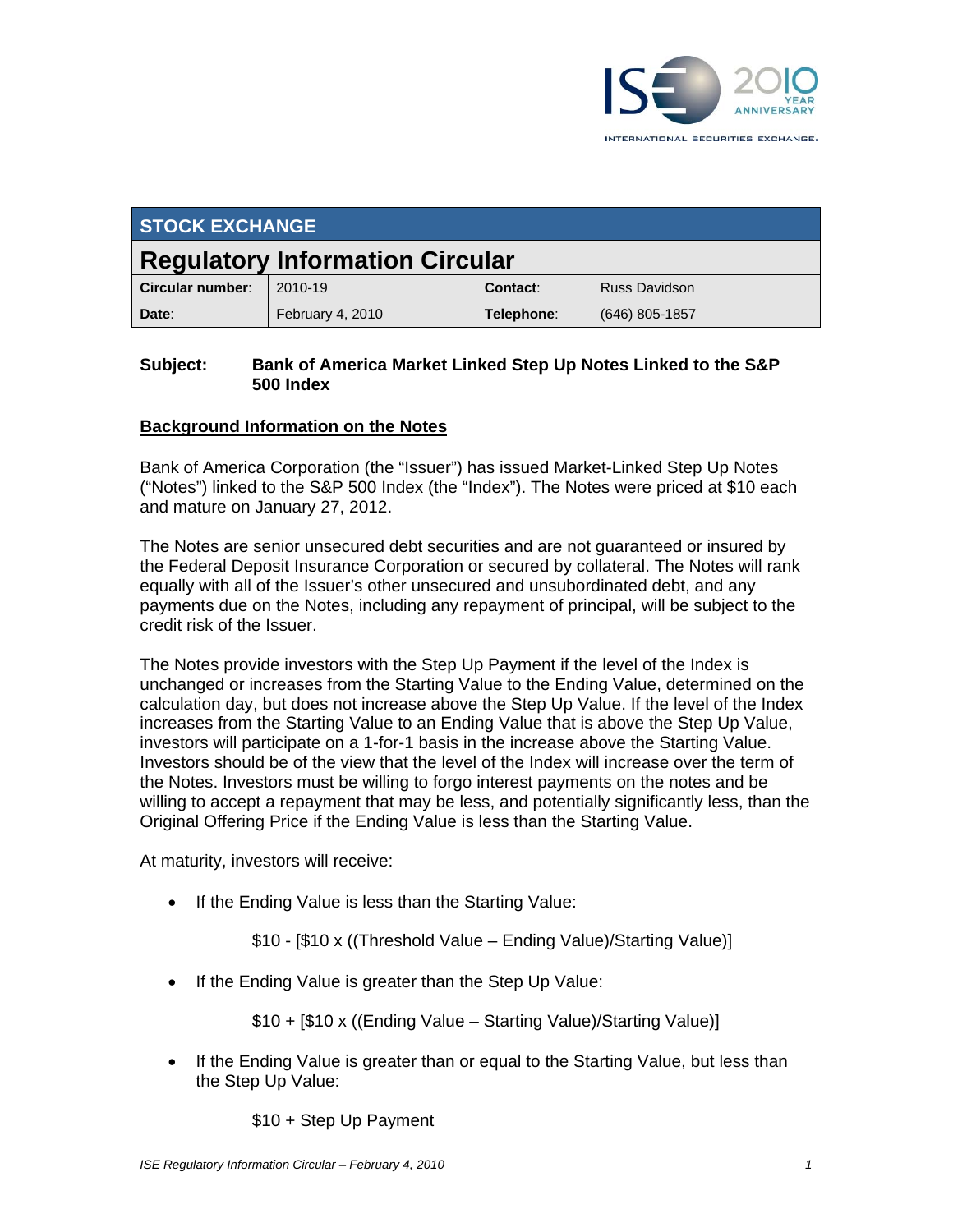

The Step Up Payment is \$1.90 per Note (a return of 19% over the original offering price).

The Starting Value is 1,097.50. The Threshold Value is 1,097.50.

The Ending Value will be the closing level of the Index on a calculation day shortly before the maturity date of the notes, as described in the pricing supplement for the Notes.

Please see the prospectus for the Notes for more details regarding the calculations and details regarding the Index.

## **Principal Risks**

It is expected that the market value of the Notes will depend substantially on the value of the Index and may be affected by a number of other interrelated factors including, among other things: the general level of interest rates, the volatility of the Index, the time remaining to maturity, the dividend yield of the stocks comprising the Index, and the credit rating of the Issuer.

## **Exchange Rules Applicable to Trading in the Notes**

The Notes are considered equity securities, thus rendering trading in the Notes subject to the Exchange's existing rules governing the trading of equity securities.

# **Trading Hours**

Trading in the Shares on ISE is on a UTP basis and is subject to ISE equity trading rules. The Shares will trade from 8:00 a.m. until 8:00 p.m. Eastern Time. Equity Electronic Access Members ("Equity EAMs") trading the Shares during the Extended Market Sessions are exposed to the risk of the lack of the calculation or dissemination of underlying index value or intraday indicative value ("IIV"). For certain derivative securities products, an updated underlying index value or IIV may not be calculated or publicly disseminated in the Extended Market hours. Since the underlying index value and IIV are not calculated or widely disseminated during Extended Market hours, an investor who is unable to calculate implied values for certain derivative securities products during Extended Market hours may be at a disadvantage to market professionals.

# **Trading Halts**

ISE will halt trading in the Shares in accordance with ISE Rule 2101(a)(2)(iii). The grounds for a halt under this Rule include a halt by the primary market because it stops trading the Shares and/or a halt because dissemination of the IIV or applicable currency spot price has ceased, or a halt for other regulatory reasons. In addition, ISE will stop trading the Shares if the primary market de-lists the Shares.

#### **Suitability**

Trading in the Notes on ISE will be subject to the provisions of ISE Rule 2123(l). Members recommending transactions in the Notes to customers should make a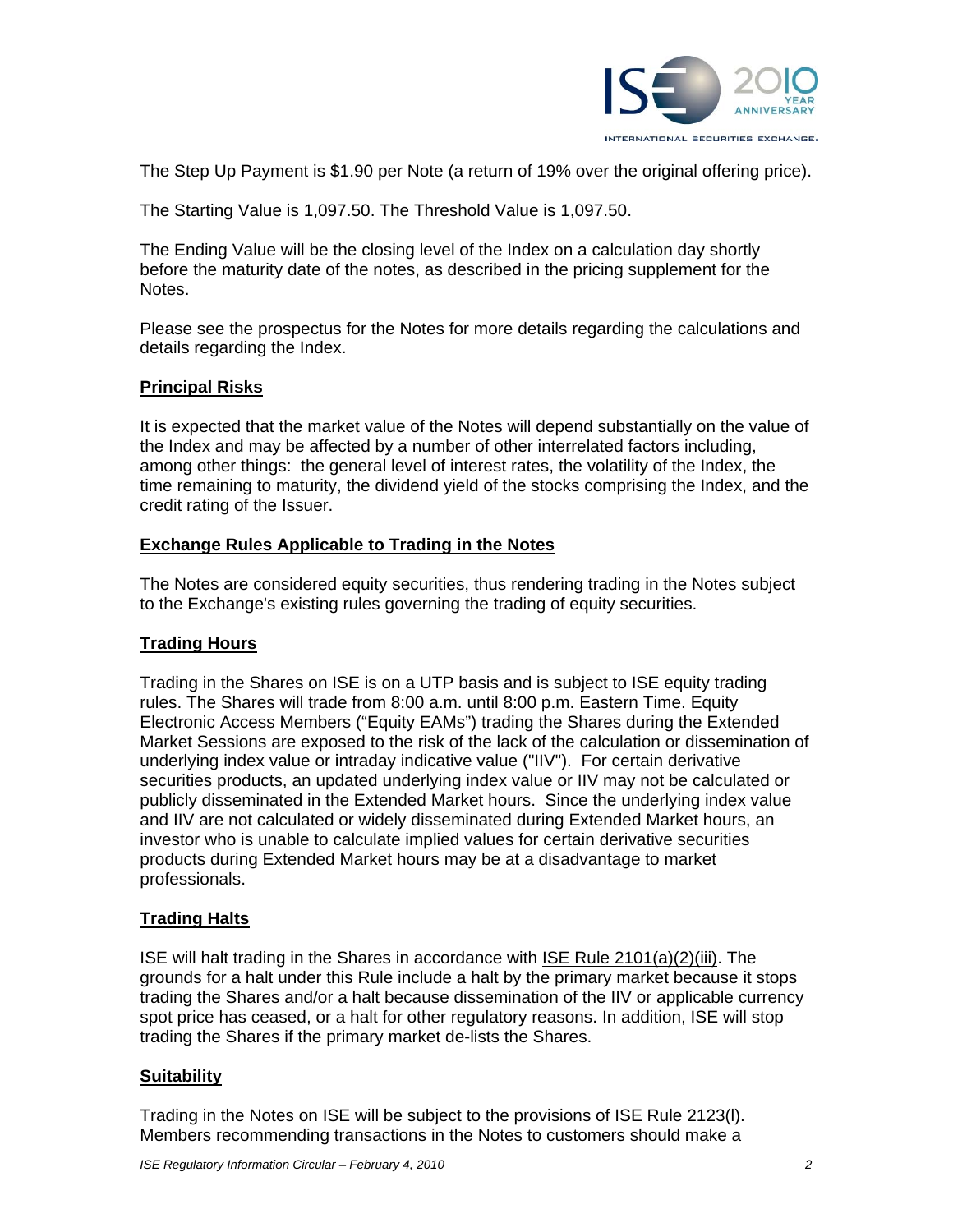

determination that the recommendation is suitable for the customer. In addition, members must possess sufficient information to satisfy the "know your customer" obligation that is embedded in ISE Rule 2123(l).

Equity EAMs also should review FINRA Notice to Members 03-71 for guidance on trading these products. The Notice reminds members of their obligations to: (1) conduct adequate due diligence to understand the features of the product; (2) perform a reasonable-basis suitability analysis; (3) perform customer-specific suitability analysis in connection with any recommended transactions; (4) provide a balanced disclosure of both the risks and rewards associated with the particular product, especially when selling to retail investors; (5) implement appropriate internal controls; and (6) train registered persons regarding the features, risk and suitability of these products.

**This Regulatory Information Circular is not a statutory Prospectus. Equity EAMs should consult the Trust's Registration Statement, SAI, Prospectus and the Fund's website for relevant information.**